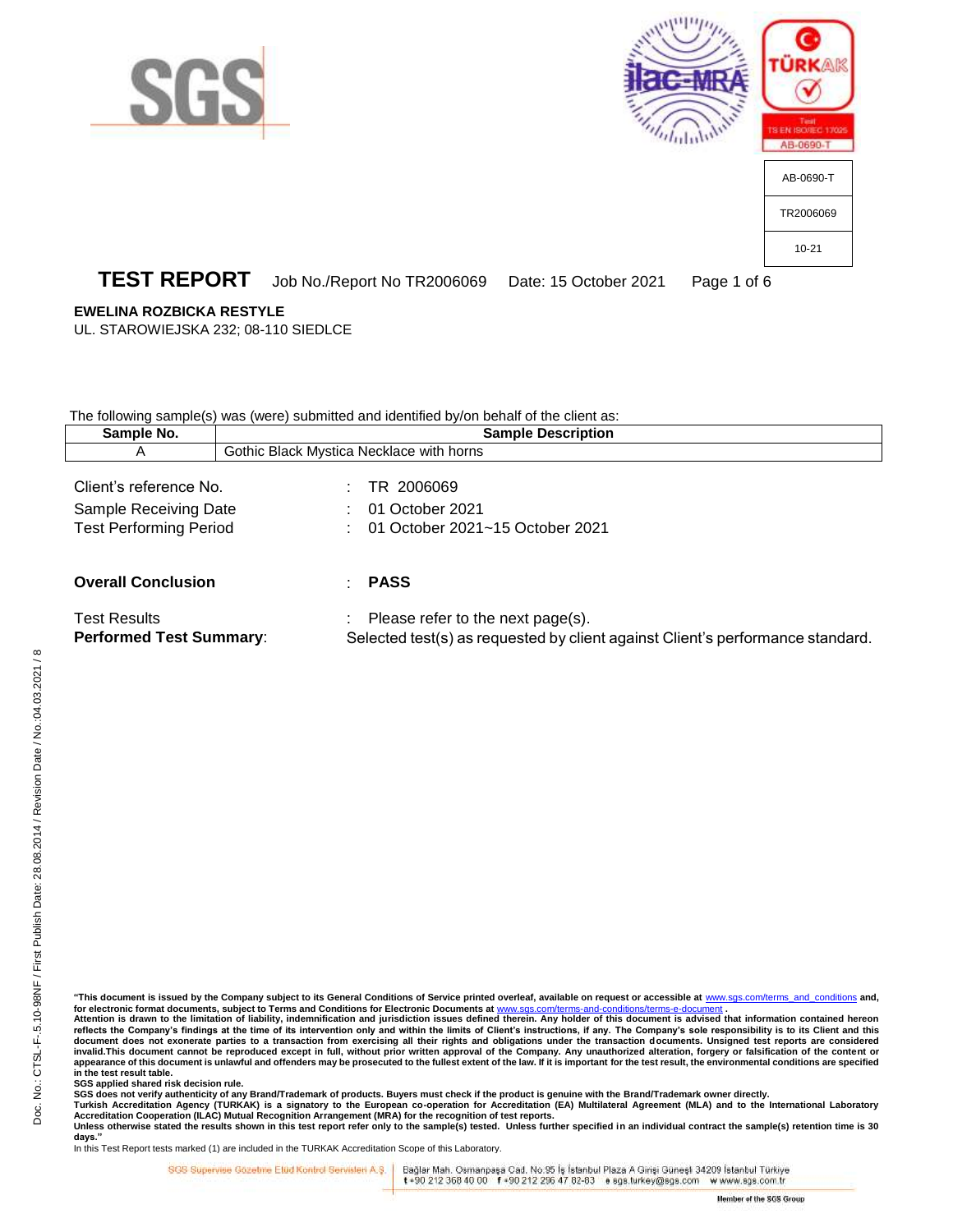

| AB-0690-T |
|-----------|
| TR2006069 |
| 10-21     |
|           |

## **TEST REPORT** Job No./Report No TR2006069 Date:15 October 2021 Page 2 of 6

| <b>Test Parameters</b>                 | <b>Result</b> |   |  |
|----------------------------------------|---------------|---|--|
| <b>Chemical tests</b>                  |               |   |  |
| <b>Cadmium Content</b>                 | М             |   |  |
| Lead in Accessible Substrate Materials | М             |   |  |
| (Metallic)                             |               |   |  |
| Nickel Release from Coated Samples     |               | м |  |

| Remarks | M = Meets client's requirement                                                                            |
|---------|-----------------------------------------------------------------------------------------------------------|
|         | $F = Does not meet client's requirement$                                                                  |
|         | $=$ Inconclusive                                                                                          |
|         | $*$ = No specified requirement                                                                            |
| Notes:  | Conclusions on meet/fail are based on the test result from the actual sampling of the received sample(s). |
|         | Residual sample can be returned to client if requested.                                                   |

The test results relate to the tested items only. Test reports without SGS seal and authorised signatures are invalid.

> Issued in Istanbul Signed for and on behalf of SGS Supervise Gözetme Etüd Kontrol Servisleri A.Ş.

Mert Kurtuluş Customer Services Supervisor

Bora Şirinbilek Hardline & CPCH Testing Services Manager

**Attention is drawn to the limitation of liability, indemnification and jurisdiction issues defined therein. Any holder of this document is advised that information contained hereon reflects the Company's findings at the time of its intervention only and within the limits of Client's instructions, if any. The Company's sole responsibility is to its Client and this**  document does not exonerate parties to a transaction from exercising all their rights and obligations under the transaction documents. Unsigned test reports are considered<br>invalid.This document cannot be reproduced except **in the test result table.**

**SGS applied shared risk decision rule.**

SGS does not verify authenticity of any Brand/Trademark of products. Buyers must check if the product is genuine with the Brand/Trademark owner directly.<br>Turkish Accreditation Agency (TURKAK) is a signatory to the European

**days."**  In this Test Report tests marked (1) are included in the TURKAK Accreditation Scope of this Laboratory.

SGS Supervise Gozetine Etud Kontrol Servisleri A.Ş.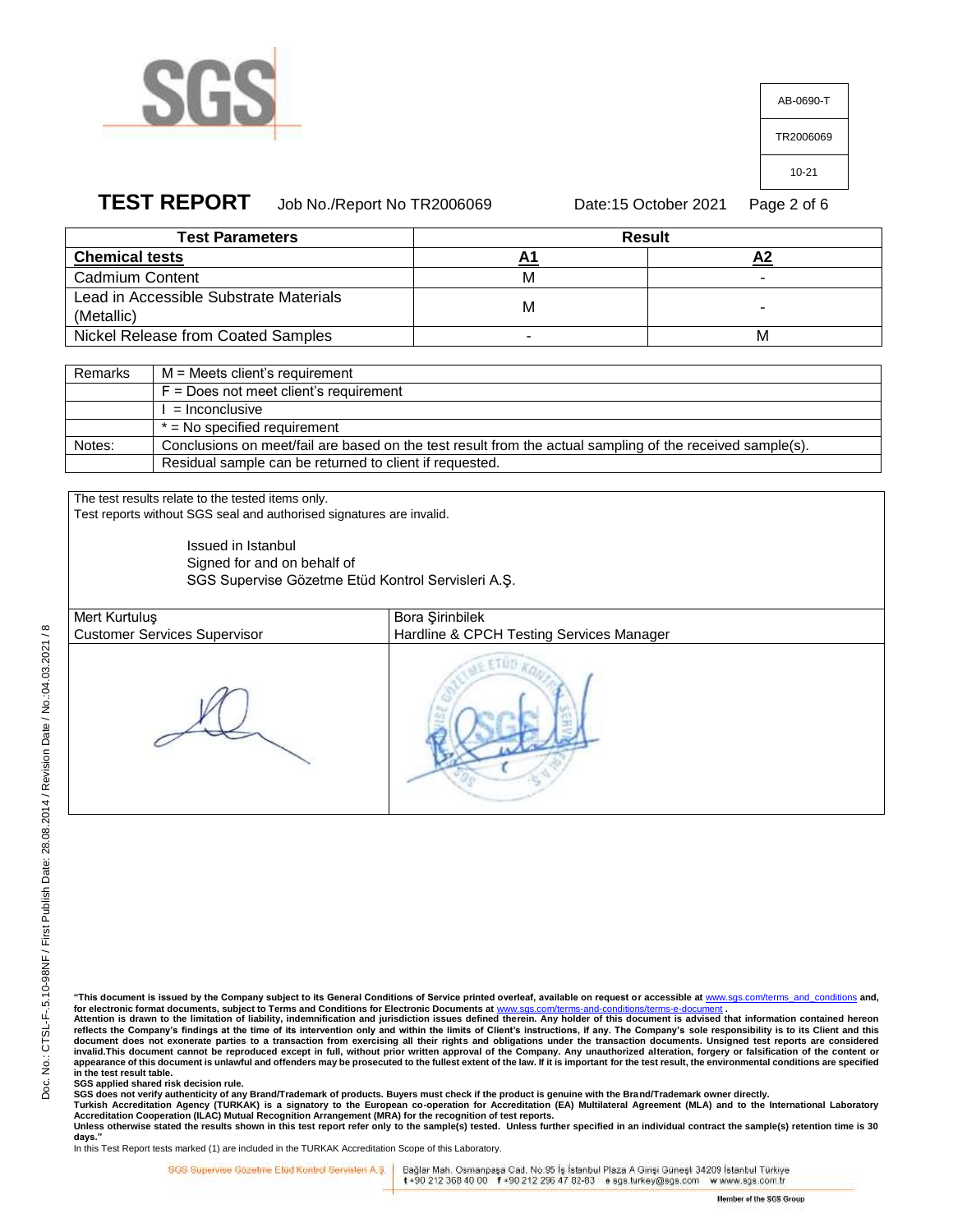

AB-0690-T TR2006069 10-21

# **TEST REPORT** Job No./Report No TR2006069 Date:15 October 2021 Page 3 of 6

### **Component List / List of Materials for Chemical Test**

| <b>Sample</b><br>No. | <b>Sample Description</b>                  | <b>Material No.</b> | <b>Component</b>                                   | <b>Material</b> | Colour       |
|----------------------|--------------------------------------------|---------------------|----------------------------------------------------|-----------------|--------------|
| A                    | Gothic Black Mystica<br>Necklace With Horn | A1                  | Uncoated on<br>horn desing<br>necklace tip<br>acc. | Metal           | Silver       |
| Α                    | Gothic Black Mystica<br>Necklace With Horn | A2                  | Coated on horn<br>desing necklace<br>tip acc.      | Metal           | <b>Black</b> |

**"This document is issued by the Company subject to its General Conditions of Service printed overleaf, available on request or accessible at** [www.sgs.com/terms\\_and\\_conditions](http://www.sgs.com/terms_and_conditions) **and,** 

for electronic format documents, subject to Terms and Conditions for Electronic Documents at <u>[www.sgs.com/terms-and-conditions/terms-e-document](http://www.sgs.com/terms-and-conditions/terms-e-document)</u> .<br>Attention is drawn to the limitation of liability, indemnification and juri **reflects the Company's findings at the time of its intervention only and within the limits of Client's instructions, if any. The Company's sole responsibility is to its Client and this**  document does not exonerate parties to a transaction from exercising all their rights and obligations under the transaction documents. Unsigned test reports are considered<br>invalid.This document cannot be reproduced except **in the test result table.**

**SGS applied shared risk decision rule.**

SGS does not verify authenticity of any Brand/Trademark of products. Buyers must check if the product is genuine with the Brand/Trademark owner directly.<br>Turkish Accreditation Agency (TURKAK) is a signatory to the European

**days."**  In this Test Report tests marked (1) are included in the TURKAK Accreditation Scope of this Laboratory.

SGS Supervise Gozetine Etud Kontrol Servisleri A.Ş.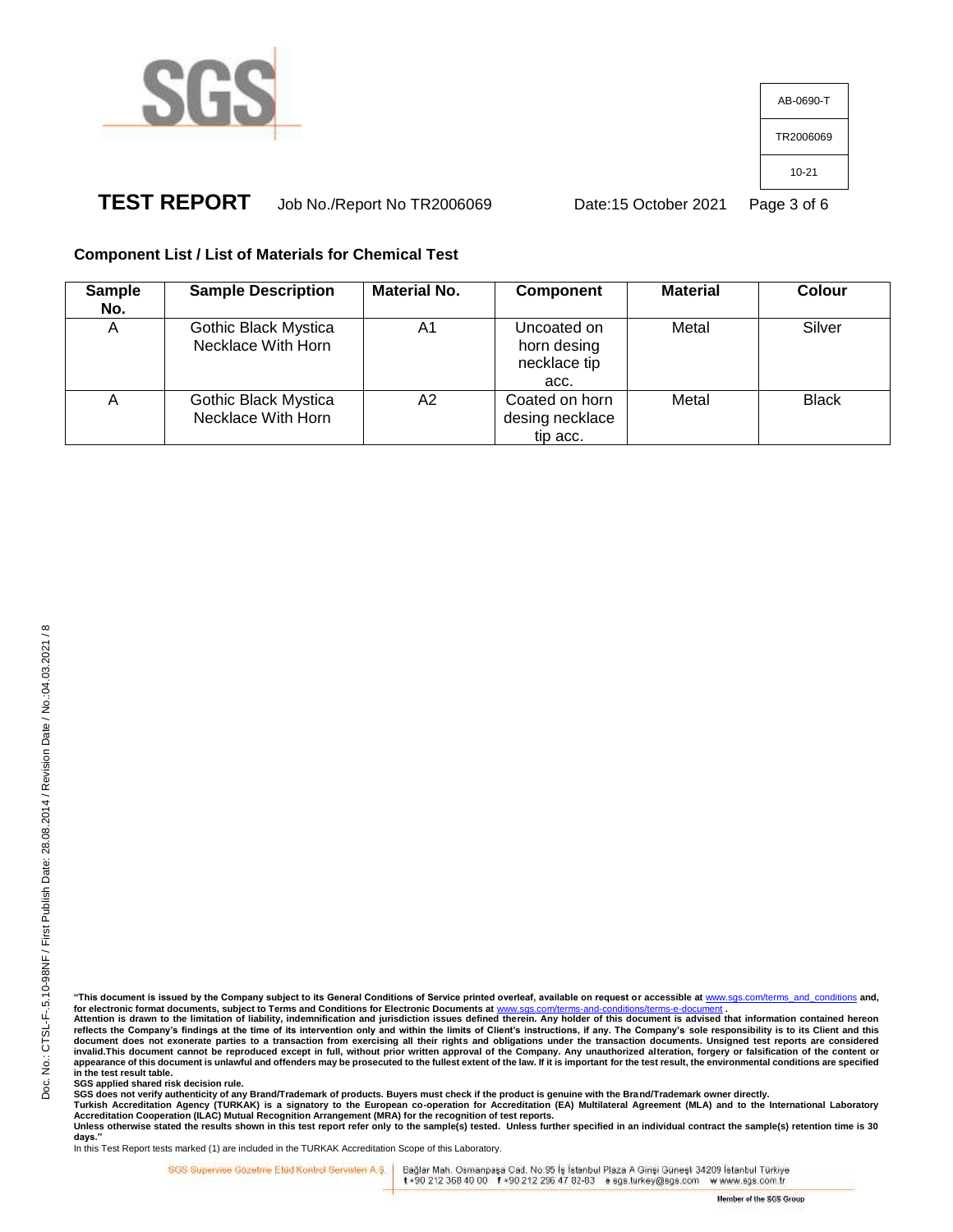

| Cadmium Content <sup>1</sup>   |                                                                            |
|--------------------------------|----------------------------------------------------------------------------|
| Test Method:                   | With reference to EN 1122:2001 Method B - Analysis by ICP-MS               |
|                                | Result(s)                                                                  |
|                                | A1                                                                         |
| Cadmium Content                | 10 $mg/kg$                                                                 |
| <b>Conclusion</b>              | <b>Pass</b>                                                                |
|                                |                                                                            |
| $Note(s)$ :                    |                                                                            |
| $mg/kg =$                      | milligram per kilogram                                                     |
| $n.d. =$                       | not detected                                                               |
| Remark(s):                     | Recommended Max. Limit specified by Commission Regulation (EU) No 835/2012 |
|                                | amending Annex XVII of REACH Regulation (EC) No 1907/2006                  |
| Detection Limit =              | 5 mg/kg                                                                    |
| <b>Recommended Max. Limit=</b> | 100 mg/kg for plastics; 1000 mg/kg for coatings/prints                     |
|                                |                                                                            |

**"This document is issued by the Company subject to its General Conditions of Service printed overleaf, available on request or accessible at** [www.sgs.com/terms\\_and\\_conditions](http://www.sgs.com/terms_and_conditions) **and,**  for electronic format documents, subject to Terms and Conditions for Electronic Documents at www.stracturerms-

**Attention is drawn to the limitation of liability, indemnification and jurisdiction issues defined therein. Any holder of this document is advised that information contained hereon reflects the Company's findings at the time of its intervention only and within the limits of Client's instructions, if any. The Company's sole responsibility is to its Client and this**  document does not exonerate parties to a transaction from exercising all their rights and obligations under the transaction documents. Unsigned test reports are considered<br>invalid.This document cannot be reproduced except **in the test result table.**

**SGS applied shared risk decision rule.**

SGS does not verify authenticity of any Brand/Trademark of products. Buyers must check if the product is genuine with the Brand/Trademark owner directly.<br>Turkish Accreditation Agency (TURKAK) is a signatory to the European

**days."** 

In this Test Report tests marked (1) are included in the TURKAK Accreditation Scope of this Laboratory.

SGS Supervise Gozetine Etüd Kontrol Servisleri A.Ş. |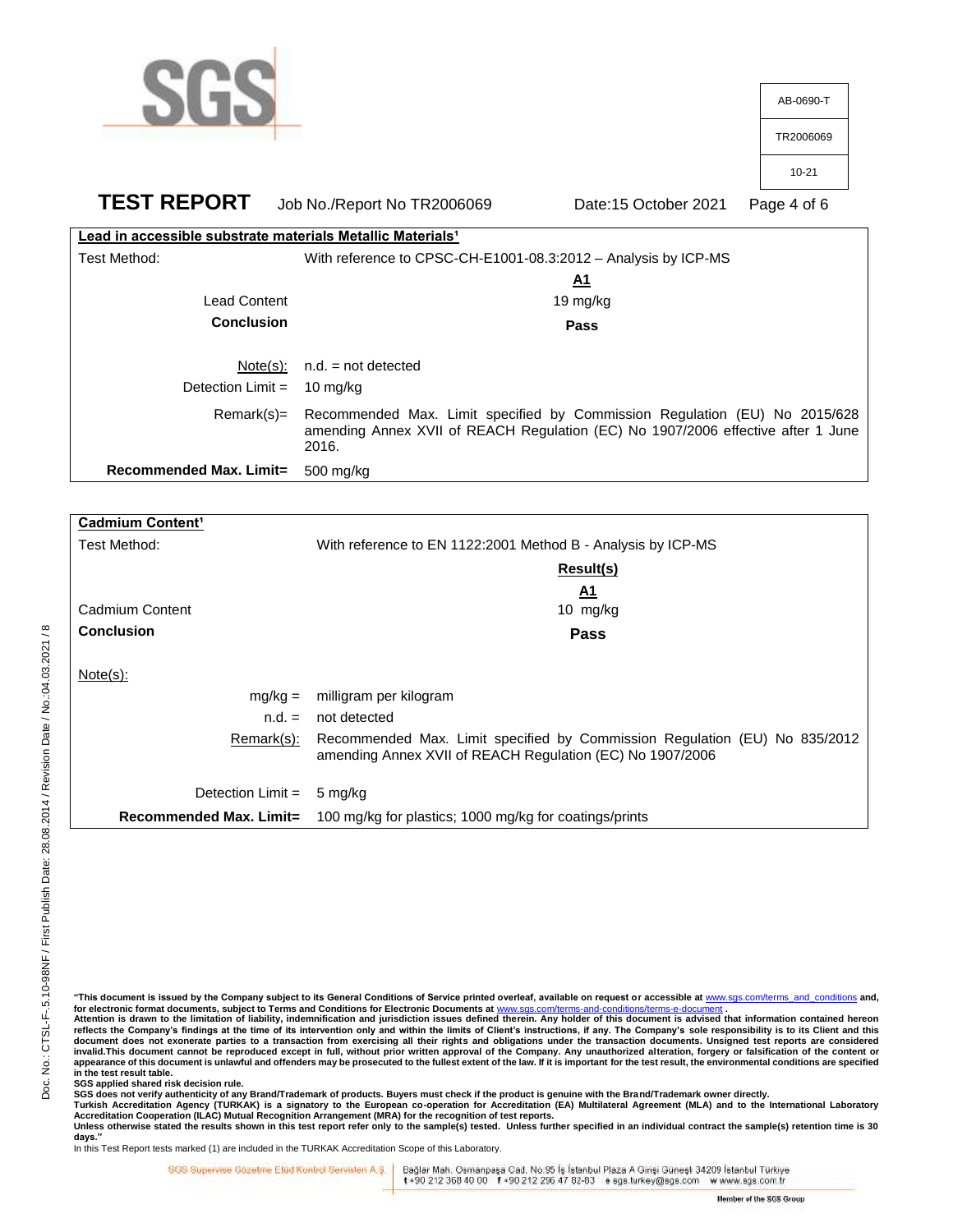

| AB-0690-T |
|-----------|
| TR2006069 |
| 10-21     |
|           |

**TEST REPORT** Job No./Report No TR2006069 Date:15 October 2021 Page 5 of 6

| Nickel Release from Coated Samples <sup>1</sup> |                                                                                                                                                                                                                                                                                                                                                                                                                           |  |
|-------------------------------------------------|---------------------------------------------------------------------------------------------------------------------------------------------------------------------------------------------------------------------------------------------------------------------------------------------------------------------------------------------------------------------------------------------------------------------------|--|
| Test Method:                                    | Simulation of wear and corrosion with reference to EN 12472:2020, followed by<br>extraction with reference to EN 1811:2011 + A1:2015 - Analysis by ICP-MS/ICP-OES<br>$\mathbf{A2}$                                                                                                                                                                                                                                        |  |
| Sample Area (cm <sup>2</sup> )                  | 21.3                                                                                                                                                                                                                                                                                                                                                                                                                      |  |
| Volume of Test Solution (mL)                    | 24.0                                                                                                                                                                                                                                                                                                                                                                                                                      |  |
| Nickel Release- Trial 1                         | n.d.                                                                                                                                                                                                                                                                                                                                                                                                                      |  |
| Nickel Release-Trial 2                          | n.d.                                                                                                                                                                                                                                                                                                                                                                                                                      |  |
| Nickel Release-Trial 3                          | n.d.                                                                                                                                                                                                                                                                                                                                                                                                                      |  |
| <b>Conclusion</b>                               | Pass                                                                                                                                                                                                                                                                                                                                                                                                                      |  |
| Note(s):                                        |                                                                                                                                                                                                                                                                                                                                                                                                                           |  |
| $n.d. =$                                        | not detected                                                                                                                                                                                                                                                                                                                                                                                                              |  |
| Detection Limit =                               | Negative finding by Nickel spot test is observed based on CR 12471:2002 Clause 5.3.4.<br>Simulation of wear and corrosion according to EN 12472:2005+A1:2009 has been<br>applied prior to the EN 1811:2011+A1:2015.<br>0.1 $\mu$ g/cm <sup>2</sup> /week                                                                                                                                                                  |  |
| <b>Recommend Max. Limit =</b>                   | Non-body piercing article: $0.5 \mu g/cm^2$ /week<br>Body piercing article: 0,2 µg/cm <sup>2</sup> /week                                                                                                                                                                                                                                                                                                                  |  |
| $Remark =$                                      | Limit specified by entry 27 of Regulation (EC) No 552/2009 amending Annex XVII of<br>REACH Regulation (EC) No 1907/2006 (previously restricted under Directive 94/27/EC<br>and 2004/96/EC).<br>According to the Commission Communication 2016/C 014/04, published in the OJEU,<br>the EN 1811:2011+A1:2015 is adopted as the harmonized standards under entry 27 of<br>Annex XVII to REACH starting from 15 January 2016. |  |

Comments are given according to Annex A of EN 1811:2011+ A1: 2015 as below:

| Type of sample                                                    | Nickel Release (µg/cm <sup>2</sup> /week) |             |  |
|-------------------------------------------------------------------|-------------------------------------------|-------------|--|
|                                                                   | <b>PASS</b>                               | FAIL        |  |
| Article with Nickel release limit of 0,5 µg/cm <sup>2</sup> /week | < 0.88                                    | $\geq 0.88$ |  |
| Article with Nickel release limit of 0,2 µg/cm <sup>2</sup> /week | < 0.35                                    | $\geq 0.35$ |  |

**reflects the Company's findings at the time of its intervention only and within the limits of Client's instructions, if any. The Company's sole responsibility is to its Client and this**  document does not exonerate parties to a transaction from exercising all their rights and obligations under the transaction documents. Unsigned test reports are considered<br>invalid.This document cannot be reproduced except **in the test result table.**

**SGS applied shared risk decision rule.**

SGS does not verify authenticity of any Brand/Trademark of products. Buyers must check if the product is genuine with the Brand/Trademark owner directly.<br>Turkish Accreditation Agency (TURKAK) is a signatory to the European

**days."** 

In this Test Report tests marked (1) are included in the TURKAK Accreditation Scope of this Laboratory.